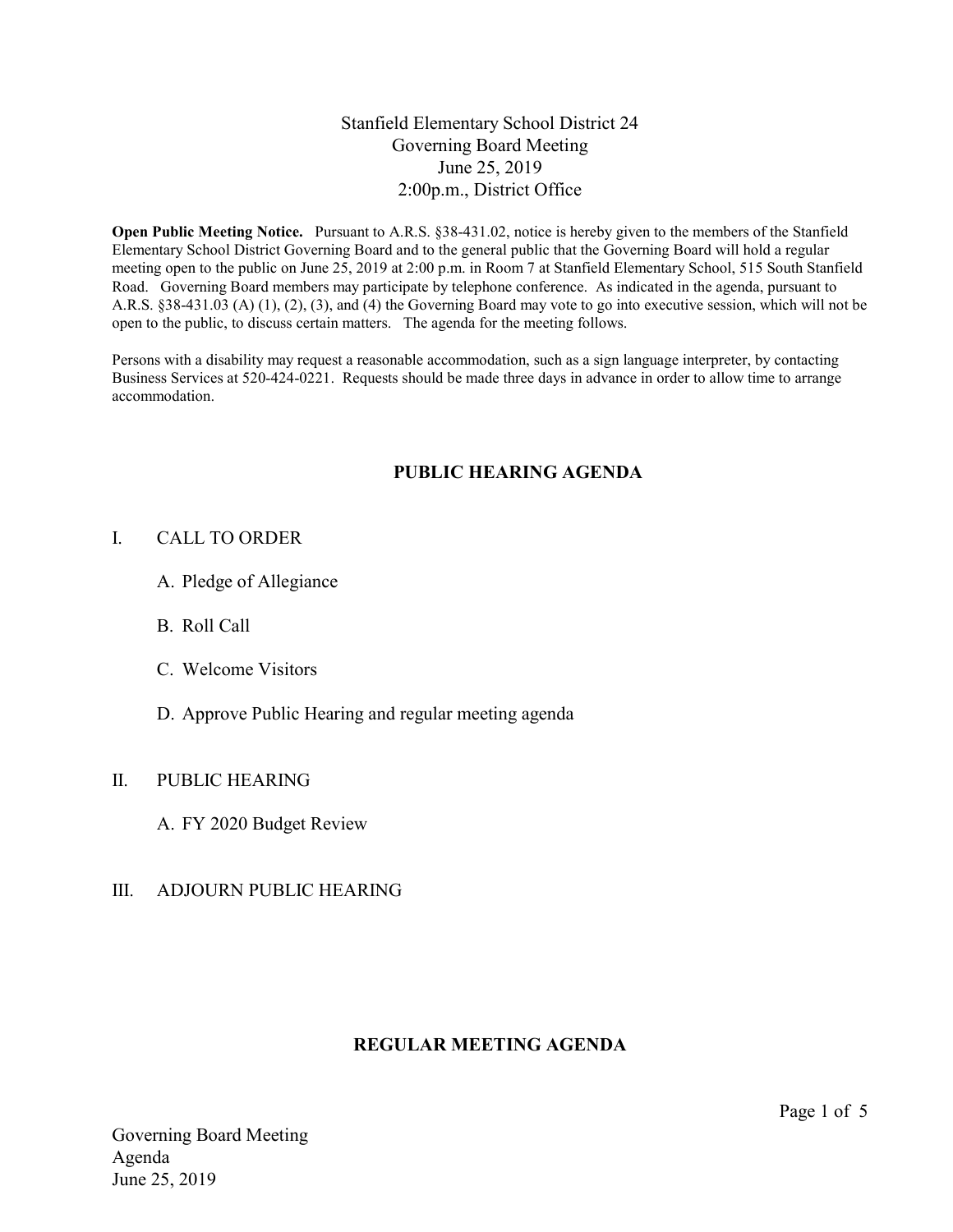### IV.CALL TO ORDER

### V.CALL TO THE PUBLIC

Guidance for Public Participation in Board Meetings is provided in Policy BEDH. The President may recognize individuals wishing to address the Board under Call to the Public or under the item on the Agenda they wish to address. Each individual will be allowed five minutes unless additional time was requested and granted in advance by the Superintendent or President. ARS 38-432.02(H) provides that Board members shall not respond to comments unless the item is on the agenda.

The Board shall not hear personal complaints against school personnel or a person connected with the district. A procedure is provided by the Board for disposition of legitimate complaints in Policies KL, KB and KLD.

# LLAMADA AL PÚBLICO

La póliza BEDH, provee una guía publica para participar en juntas de la Mesa Directiva. El presidente de la Mesa Directiva puede reconocer a los individuos que desean dirigirse a la mesa bajo llamada al público o bajo el artículo en la agenda que desean tratar. A cada individuo se le otorgaran cinco minutos de tiempo, a menos que el Presidente o Superintendente le hayan concedido tiempo adicional por adelantado. La Póliza ARS 38- 432.02 dice que ningún miembro de la mesa responderá a ningún tipo de comentarios de temas que no estén en la agenda.

La mesa no oirá quejas personales en contra de personal de la escuela o personas que tengan alguna conexión con el Distrito. Para este tipo de quejas la mesa provee otro tipo de procedimientos para la disposición de quejas legítimas las cuales se encuentran en las siguientes Pólizas KL, KB, y KLD.

#### VI. APPROVAL OF MINUTES

Approve the May 9, 2019 regular governing board meeting minutes.

#### VII. REPORTS

A.Superintendent's Report

1.Budget FY19 and FY20

B.May Public Funds Expenditure Reports (Pages 1-4)

C.May Student Activities Report (Page 5)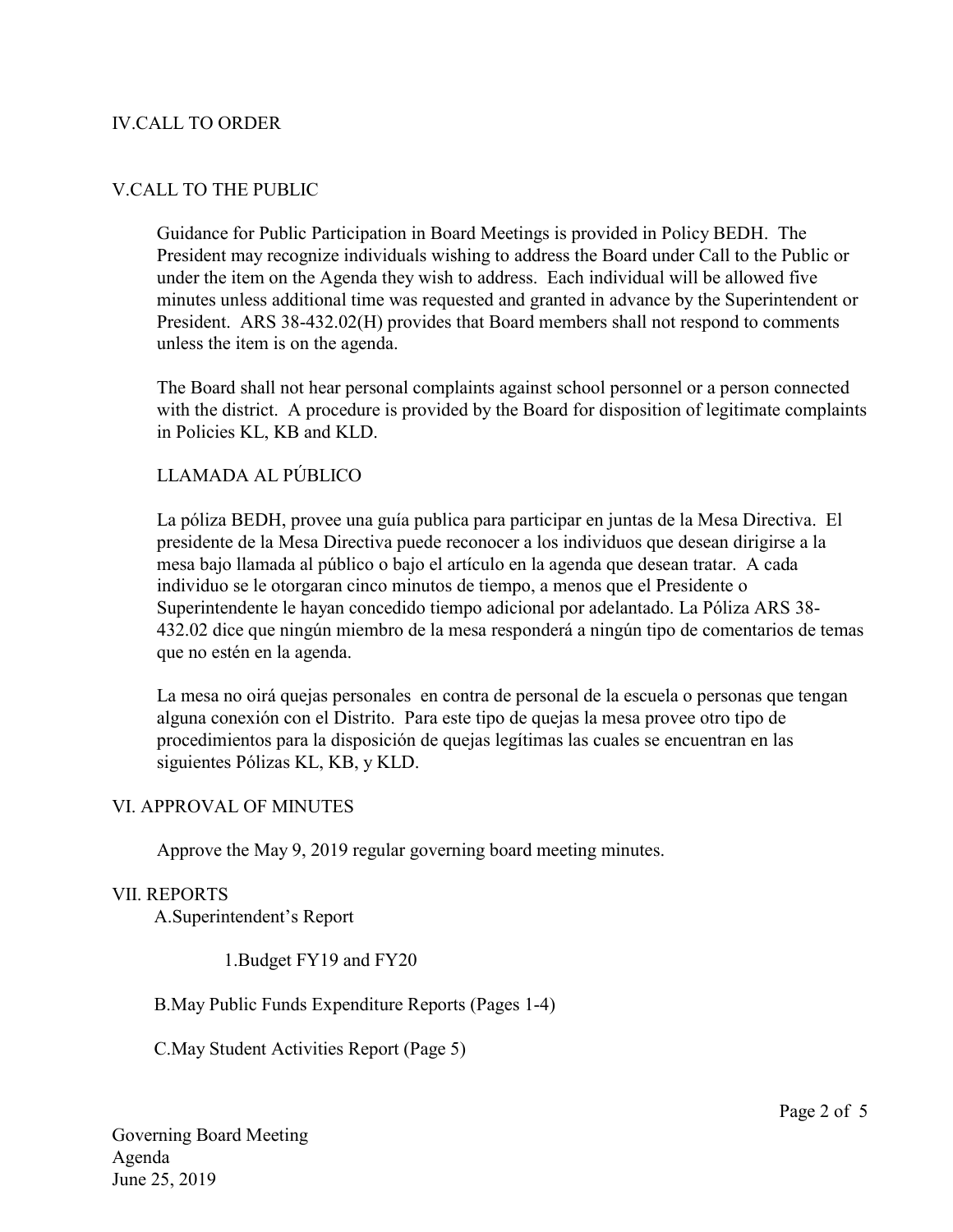D.Principal's Report (Page 7-8)

E.Operations Support Services Reports (Page 9-12)

- 1. Technology
- 2. Maintenance
- 3. Transportation

VIII. NEW BUSINESS ACTION ITEMS – PERSONNEL

All hiring is pending satisfactory completion of background investigation, records verification, and fingerprint report.

- A. Accept resignation for Chris Lineberry, Principal, effective June 30, 2019 (Page 13)
- B. Approve Principal contract for the 2019-2020 school year for Adriana Gaona.
- C. Approve Hire, Lucia Mancilla for Food Service II, Notice of "At-Will" Appointment -189 day schedule, 1.0 FTE positions, effective Aug 5, 2019
- D. Approve Hire, Maria Hanson for Food Service I, Notice of "At-Will" Appointment -189 day schedule, 0.5 FTE positions, effective August 5, 2019

#### E.Approve 2019-2020 Extra Duty Contracts:

- 1. Sped Coodinator, Debbie Wright, Kelly Grapp
- 2. ELL Coodinator- Nancy Patterson
- F. Approve hire for 2019-20, Notice of Substitute Teacher Appointment:
	- 1. Robert Larson
	- 2. Charles Tozer
- G. Approve extra-duty compensation for Food Service as needed in FY19.

#### VI. NEW BUSINESS ACTION ITEMS – BUSINESS

#### A. Ratify approval of payroll vouchers

- 1. PV24 \$137,013.99
- 2. PV25 \$129,671.58
- 3. PV26 \$63,143.11
- 4. PV27 \$193,319.54
- 5. PV28 \$75,574.55
- B. Ratify approval of expense vouchers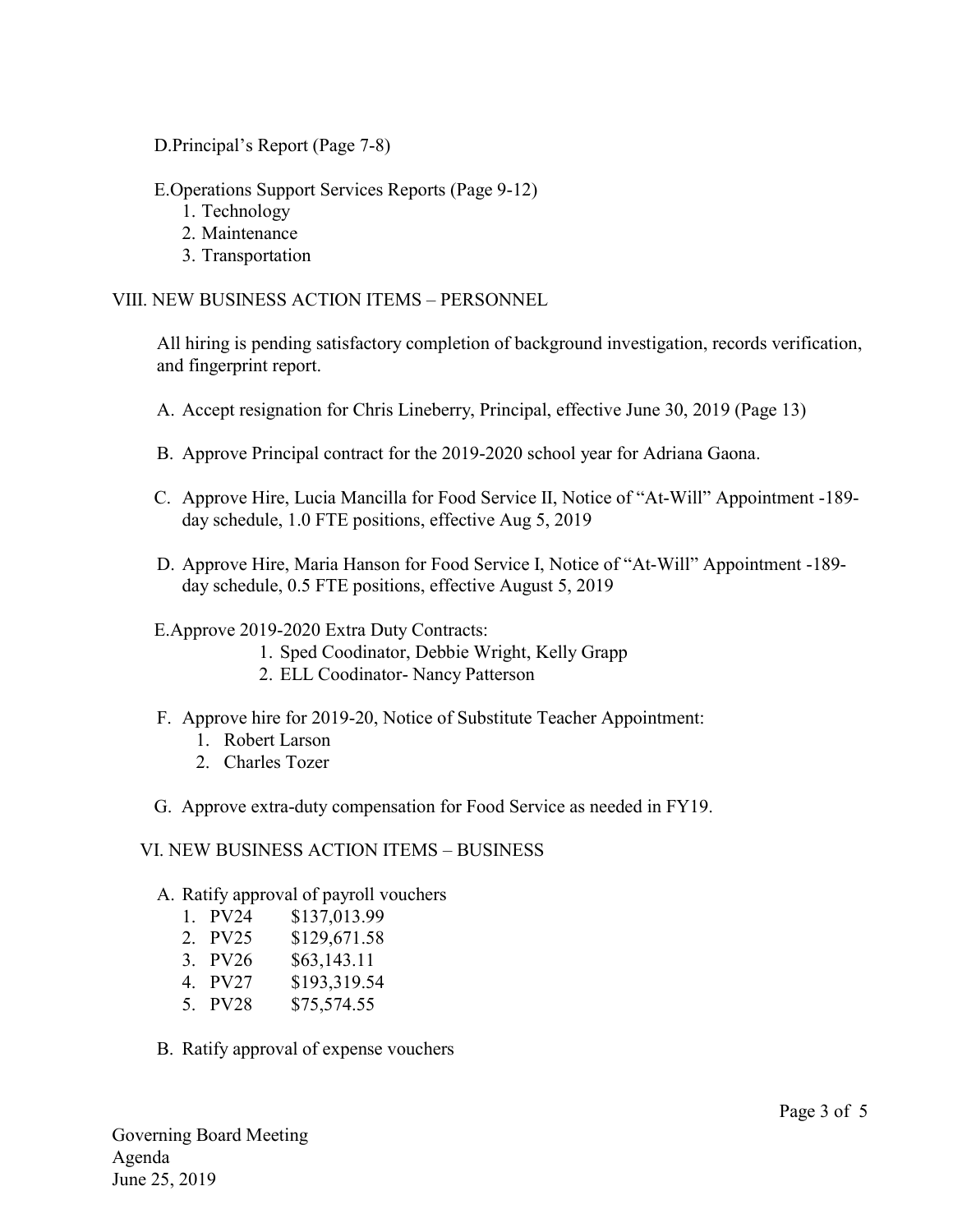- 1. EV1944 \$26,171.18
- 2. EV1945 \$11,305.47
- 3. EV1946 \$36.33
- 4. EV1947 \$39,139.16
- 5. EV1948 \$22,708.35
- C. Approve the FY 2019-20 Proposed Expenditure Budget and approve publication of the budget summary and meeting notice. (Front pocket)
- D. Approve the Heinfeld & Meech audit engagement letter for the fiscal year ended June 30, 2019 (Pages 14 - 24)
- E. Adopt FY 2019-20 resolutions: (Pages 25-27)
	- 1. Authorizing the Superintendent to certify projected ending cash balance.
	- 2. To order payroll and expense vouchers between governing board meetings.

F. Approve the letter of declaration that the District will issue less than \$10 million in total debt during the 2020 calendar year. (Page 28)

- G. Approve Erlinda Martinez, Business Services II, as Student Activities Treasurer; and Adriana Gaona, Principal, as Assistant Treasurer for FY 2019-20.
- H. Approve non-working/obsolete technology materials, computers and equipment to established vendors for recycling. (Pages 29-38)
- I. Approve the Stanfield Elementary School 2020-21 Calendar (Page 39)
- J. Approve FY 2019-20 checking accounts, designate superintendent as custodian, and authorize Melissa Sadorf as signer:
	- 1. Revolving \$2,000 limit
	- 2. Auxiliary \$1,000 limit
	- 3. Payroll Clearing for IRS Sections 403(b) and 457 \$1,000 limit
	- 4. Food Service Clearing
	- 5. Student Activities
- K. Approve the FY 2019-20 participation in the following purchasing cooperatives:
	- 1. ASPIN/Mohave
	- 2. Mohave Educational Services Cooperative, Inc. (MESC)
	- 3. U.S. Communities
	- 4. The Cooperative Purchasing Network (TCPN)
	- 5. Greater Phoenix Purchasing Consortium of Schools (GPPCS)
	- 6. Strategic Alliance of Volume Expenditures (SAVE)
	- 7. Arizona State Procurement